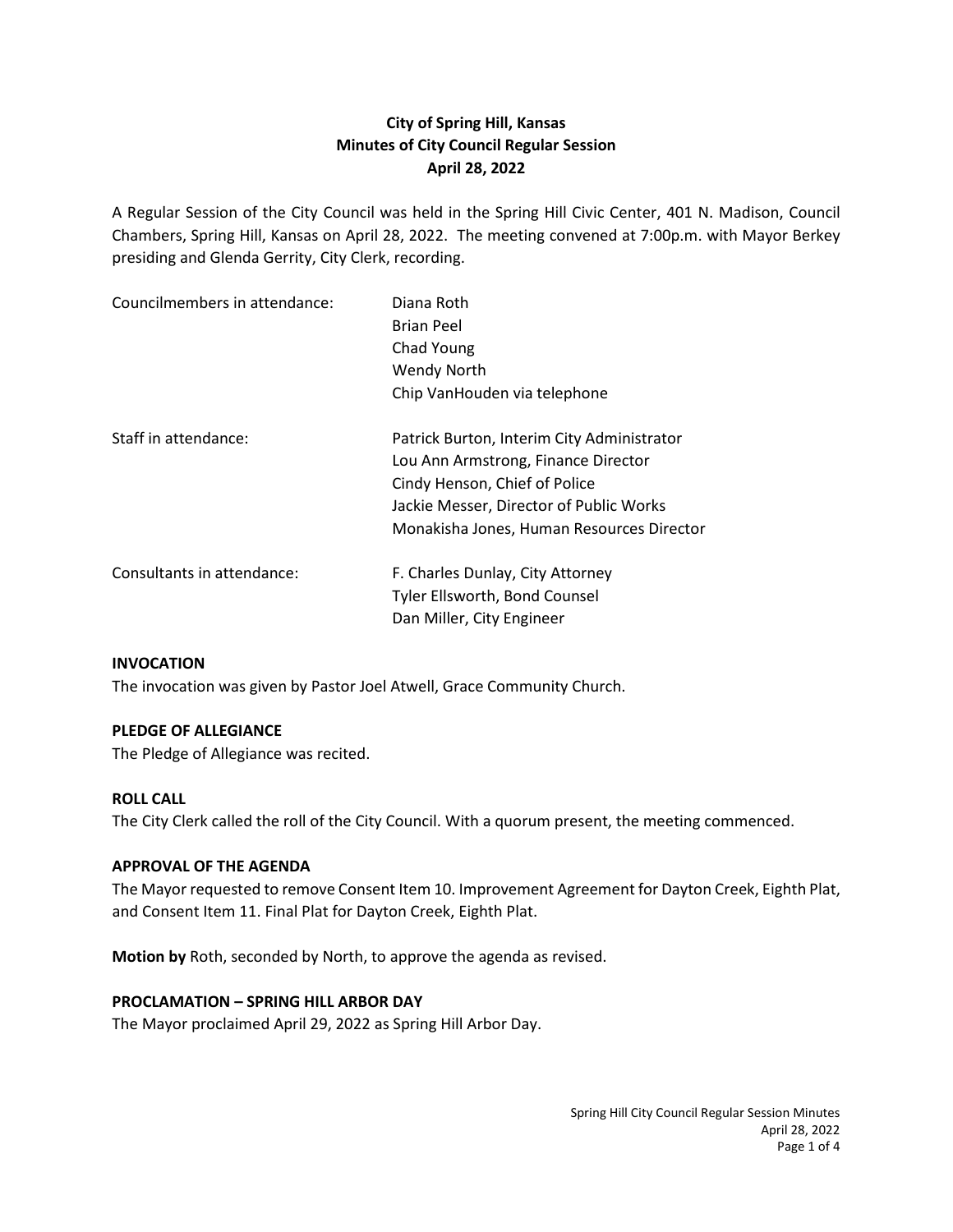### **CITIZEN PARTICIPATION**

There was no citizen participation.

# **PRESENTATION – VETERANS LAKE MEMORIAL**

Mr. Larry Reynolds presented the conceptual plan for the Veterans Park Memorial Plaza and Fishing Jetties. After discussion, it was suggested to provide engraved bricks with the veteran's name versus the proposed black granite pieces. The Governing Body requested that the conceptual plan be revised using engraved bricks. Mr. Reynolds will present the revised plan at a future meeting.

# **CONSENT AGENDA**

**Motion by** North, seconded by Young, to approve the consent agenda as revised.

- **1. Approval of Minutes: April 14, 2022, Regular Meeting**
- **2. Consider Approval of Agreement: Verizon GSA Funding Agreement**
- **3. Consider Request to Exchange Federal Funds and Authorize the Mayor to Sign the Appropriate Documents**
- **4. Consider Approval of Site Plan (SP-000009-2022): 2 Rivers Gunite, 18520 Webster St., 18520 Webster St., LLC**
- **5. Consider Approval of Improvement Agreement: Oak Woods Townhomes, Lone Elm and 216th Street, Sallee Homes, Inc.**
- **6. Consider Approval of Final Plat (PLAT-000063-2021): Oak Woods Townhomes, Lone Elm and 216th Street, Sallee Homes, Inc.**
- **7. Consider Approval of Site Plan (SP-000064-2021): Oak Woods Townhomes, Lone Elm and 216th Street, Sallee Homes, Inc.**
- **8. Consider Approval of Improvement Agreement: Boulder Springs, IV, 195th Terr and Emerald Street, Boulder Springs Development Company**
- **9. Consider Approval of Final Plat (PLAT-000005-2022): Boulder Springs, IV, 195th Terr and Emerald Street, Boulder Springs Development Company**

Motion carried unanimously.

*The following Item 10 and Item 11 were deleted from the consent agenda:*

- 10. Consider Approval of Improvement Agreement: Dayton Creek, Eighth Plat, 191<sup>st</sup> Street and US **169 Hwy, Polsinelli, PC deleted**
- **11. Consider Approval of Final Plat (PLAT-000008-2022): Dayton Creek, Eighth Plat, 191st Street and US 169 Hwy, Polsinelli, PC deleted**

### **FORMAL COUNCIL ACTION**

**12. Consider Approval of Appropriation Order No. 2022-04-28**

**Motion by** Young, seconded by North, to approve Appropriation Order No. 2022-04-28. Motion carried by roll call vote 5-0-0. Young – yes, North – yes, VanHouden – yes, Roth - yes and partially abstaining from any invoices from J & T Auto Services, Peel – yes.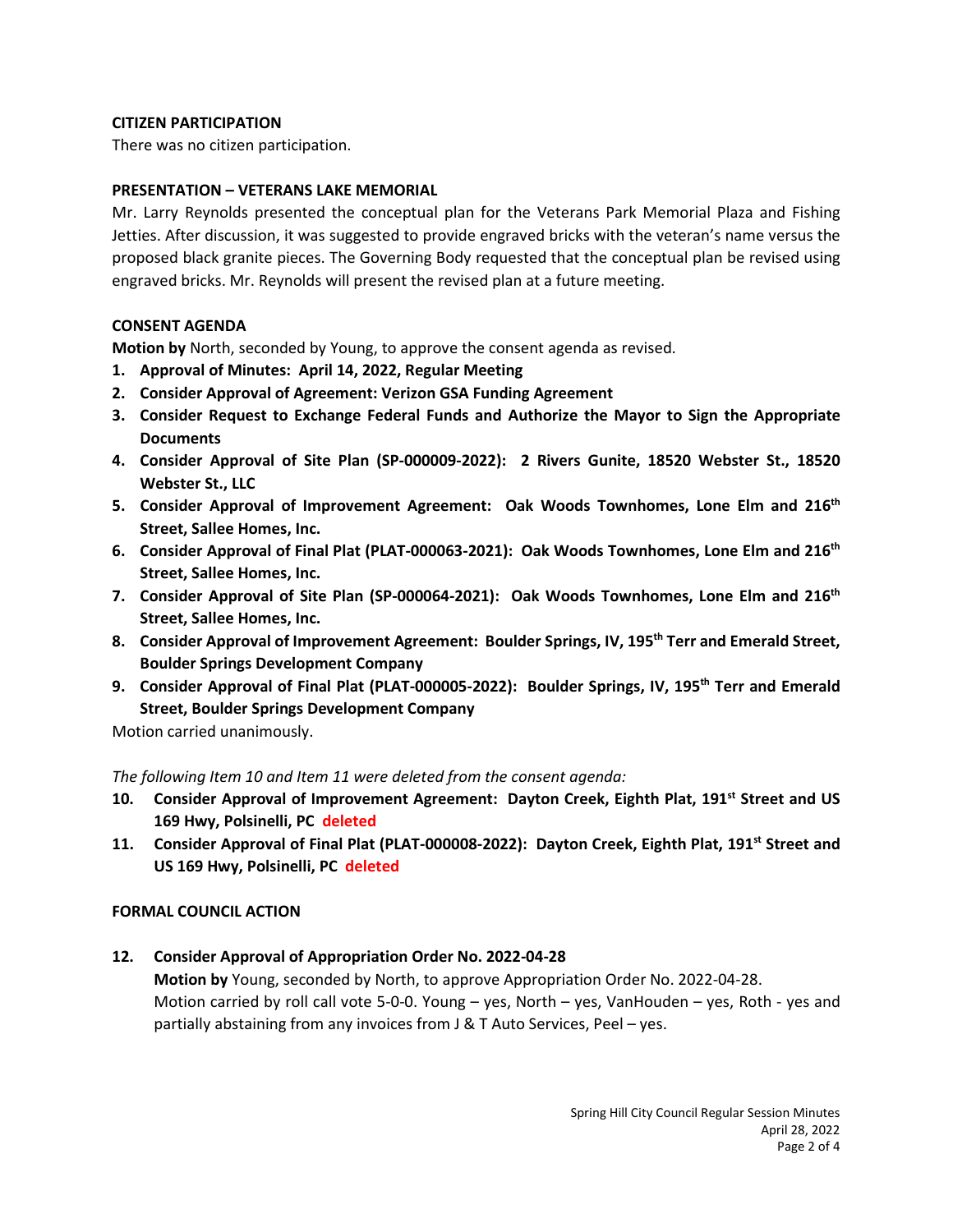**13. Consider Resolution No. 2022-R-06: Authorizing the Execution of Certain Documents in Connection with the City's Series 2017 IRBs and a new HUD-insured Loan for the Phase I Blackhawk Apartments**

**Motion by** Roth, seconded by Peel, to approve Resolution No. **2022-R-06** authorizing the execution and delivery of certain documents in connection with the Industrial Revenue Bonds (Taxable Under Federal Law), Series 2017 (Blackhawk Apartments Phase I), of the City of Spring Hill, Kansas. Motion carried unanimously.

**14. Consider Approval of Change Order 1: 199th Street & Webster Pump Station, Linaweaver Construction Co.**

**Motion by** Roth, seconded by North, to approve the Change Order No. 1 for 199<sup>th</sup> and Webster Pump Station with Linaweaver Construction; and authorize Mayor Berkey and city staff to execute Change Order 1 with Linaweaver Construction.

Motion carried unanimously.

**15. Consider Approval of Resolution No. 2022-R-07: 2023-2027 CARS Program Submittal for The City of Spring Hill, Kansas**

**Motion by** Roth, seconded by Young, to approve Resolution No. **2022-R-07** acknowledging review and acceptance of the requested five-year Johnson County Assistance Road System (CARS) Program 2023-2027.

Motion carried unanimously.

**16. Consider Ordinance No. 2022-05: Amending Section 15-103(a)6, Chapter XV, Article 1 of the Spring Hill Municipal Code relating to Maximum Speed Limits on 223rd Street**

**Motion by** Roth, seconded by North, to approve Ordinance No. **2022-05** amending Section 15- 103(a)6, Chapter XV, Article 1 of the Spring Hill Municipal Code relating to Maximum Speed Limits on 223rd Street.

Motion carried by roll call vote of the Governing Body 6-0-0. North – yes, VanHouden – yes, Roth – yes, Peel – yes, Young – yes, Mayor Berkey - yes.

**17. Consider Ordinance No. 2022-06: Adding Article 7, Miscellaneous Offenses, and Section 11-701, Chapter XI, Article 7 to the Spring Hill Municipal Code relating to and Prohibiting Urinating and Defecating in Public**

**Motion by** Roth, seconded by North, to approve ordinance no. **2022-06** amending Chapter XI, Article 7, of the Spring Hill Municipal Code and prohibiting urination and defecation in public.

Motion carried by roll call vote of the Governing Body 6-0-0. Young – yes, North – yes, VanHouden – yes, Roth – yes, Peel – yes, Mayor Berkey - yes.